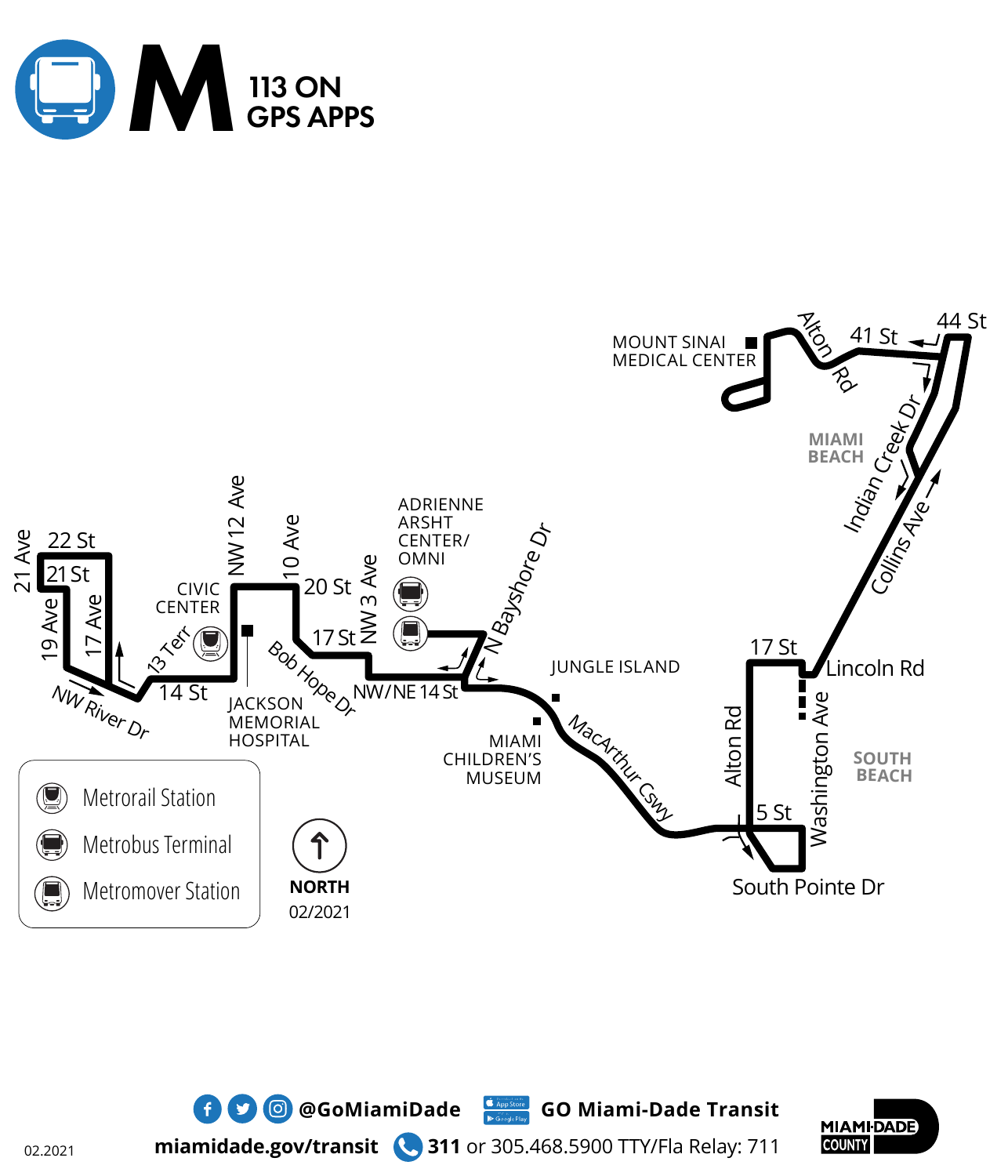## **WEEKDAYS** / DIAS LABORABLES / JOU LASEMÈN

| <b>EASTBOUND</b><br><b>RUMBO ESTE / DIREKSYON IS</b>                    | <b>MORNING / MAÑANA / MATEN</b><br><b>AM</b> |                          |      |      |                                 |                   |                          |                          |                          | <b>PM</b><br><b>AFTERNOON AND EVENING / TARDE Y NOCHE / APREMIDI AK ASWÈ</b> |                   |                          |          |                          |      |                   |      |                                                                 |                          |       |
|-------------------------------------------------------------------------|----------------------------------------------|--------------------------|------|------|---------------------------------|-------------------|--------------------------|--------------------------|--------------------------|------------------------------------------------------------------------------|-------------------|--------------------------|----------|--------------------------|------|-------------------|------|-----------------------------------------------------------------|--------------------------|-------|
| NW 21 Ave & 22 St                                                       | 5:42                                         | 6:20                     | 6:55 | 7:45 | 8:30                            | 9:15              | 9:55                     | 10:55                    | 11:55                    | 12:55                                                                        | 1:55              | 2:55                     | 3:40     | 4:30                     | 5:15 | 6:00              | 6:45 | 7:35                                                            | 8:35                     | 9:35  |
| NW 12 Ave & 15 St                                                       | 5:48                                         | 6:27                     | 7:03 | 7:53 | 8:38                            | 9:23              | 10:03                    | 11:03                    | 12:03                    | 1:03                                                                         | 2:03              | 3:03                     | 3:48     | 4:38                     | 5:23 | 6:08              | 6:53 | 7:42                                                            | 8:42                     | 9:42  |
| 号<br><b>Omni Terminal / Arsht Metromover</b>                            | 5:58                                         | 6:39                     | 7:16 | 8:06 | 8:51                            | 9:37              | 10:17                    | 11:17                    | 12:17                    | 1:17                                                                         | 2:17              | 3:17                     | 4:02     | 4:52                     | 5:37 | 6:22              | 7:07 | 7:55                                                            | 8:55                     | 9:55  |
| Alton Rd & 2 St                                                         | 6:08                                         | 6:49                     | 7:27 | 8:17 | 9:02                            | 9:48              | 10:28                    | 11:28                    | 12:28                    | 1:28                                                                         | 2:28              | 3:28                     | 4:14     | 5:04                     | 5:49 | 6:34              | 7:18 | 8:06                                                            | 9:06                     | 10:06 |
| 5 St & Lenox Ave                                                        | 6:13                                         | 6:54                     | 7:33 | 8:23 | 9:08                            | 9:54              | 10:34                    | 11:34                    | 12:34                    | 1:34                                                                         | 2:34              | 3:34                     | 4:20     | 5:10                     | 5:55 | 6:40              | 7:24 | 8:12                                                            | 9:12                     | 10:11 |
| 17 St & Lenox Ave                                                       | 6:21                                         | 7:04                     | 7:43 | 8:33 | 9:18                            | 10:04             | 10:44                    | 11:44                    | 12:44                    | 1:44                                                                         | 2:44              | 3:44                     | 4:30     | 5:20                     | 6:05 | 6:50              | 7:32 | 8:20                                                            | 9:20                     | 10:19 |
| Lincoln Rd & James Ave                                                  | 6:26                                         | 7:10                     | 7:49 | 8:39 | 9:25                            | 10:11             | 10:51                    | 11:51                    | 12:51                    | 1:51                                                                         | 2:51              | 3:51                     | 4:37     | 5:27                     | 6:12 | 6:57              | 7:38 | 8:26                                                            | 9:26                     | 10:24 |
| Indian Creek Dr & 43 St                                                 | 6:35                                         | 7:20                     | 7:59 | 8:51 | 9:37                            | 10:23             | 11:03                    | 12:03                    | 1:03                     | 2:03                                                                         | 3:03              | 4:03                     | 4:49     | 5:39                     | 6:24 | 7:09              | 7:49 | 8:37                                                            | 9:37                     | 10:33 |
| 41 St & Meridian Ave                                                    | 6:42                                         | 7:27                     | 8:06 | 8:58 | 9:44                            | 10:30             | 11:10                    | 12:10                    | 1:10                     | 2:10                                                                         | 3:10              | 4:11                     | 4:57     | 5:47                     | 6:32 | 7:16              | 7:56 | 8:44                                                            | 9:44                     | 10:39 |
| 41 St & Alton Rd                                                        | 6:43                                         | 7:29                     | 8:08 | 9:00 | 9:46                            | 10:32             | 11:12                    | 12:12                    | 1:12                     | 2:12                                                                         | 3:12              | 4:13                     | 4:59     | 5:49                     | 6:34 | 7:17              | 7:57 | 8:45                                                            | 9:45                     | 10:40 |
| <b>Mt Sinai Hospital</b>                                                | 6:45                                         | 7:31                     | 8:10 | 9:02 | 9:48                            | 10:34             | 11:14                    | 12:14                    | 1:14                     | 2:14                                                                         | 3:14              | 4:15                     | 5:01     | 5:51                     | 6:36 | 7:19              | 7:59 | 8:47                                                            | 9:47                     | 10:42 |
| Alton Rd & 39 St                                                        | 6:47                                         | 7:33                     | 8:12 | 9:04 | 9:50                            | $\qquad \qquad -$ | $\overline{\phantom{0}}$ | $\overline{\phantom{0}}$ |                          | $\overline{\phantom{m}}$                                                     | $\qquad \qquad -$ | 4:17                     | 5:03     | 5:53                     | 6:38 | $\qquad \qquad -$ | 8:01 | 8:49                                                            | $\overline{\phantom{a}}$ |       |
|                                                                         |                                              |                          |      |      |                                 |                   |                          |                          |                          |                                                                              |                   |                          |          |                          |      |                   |      |                                                                 |                          |       |
| <b>WESTBOUND</b><br><b>RUMBO OESTE / DIREKSYON IWES</b>                 |                                              |                          |      |      | <b>MORNING / MAÑANA / MATEN</b> |                   |                          | <b>AM</b>                | <b>PM</b>                |                                                                              |                   |                          |          |                          |      |                   |      | <b>AFTERNOON AND EVENING / TARDE Y NOCHE / APREMIDI AK ASWÈ</b> |                          |       |
| Alton Rd & 39 St                                                        | $\overline{\phantom{a}}$                     | $\overline{\phantom{0}}$ | 7:02 | 7:43 | 8:25                            | 9:17              | 10:13                    | $\equiv$                 | $\overline{\phantom{a}}$ |                                                                              |                   | $\overline{\phantom{0}}$ | $\equiv$ | $\overline{\phantom{a}}$ | 4:29 | 5:14              | 6:06 | 7:12                                                            | 8:12                     | 8:57  |
| <b>Mt Sinai Hospital</b>                                                | 5:43                                         | 6:26                     | 7:05 | 7:46 | 8:28                            | 9:20              | 10:16                    | 11:16                    | 12:16                    | 1:16                                                                         |                   | 2:06                     | 2:56     | 3:46                     | 4:32 | 5:17              | 6:09 | 7:15                                                            | 8:15                     | 9:00  |
| 41 St & Alton Rd                                                        | 5:45                                         | 6:28                     | 7:07 | 7:48 | 8:30                            | 9:23              | 10:19                    | 11:19                    | 12:19                    | 1:19                                                                         |                   | 2:09                     | 2:59     | 3:49                     | 4:34 | 5:19              | 6:11 | 7:17                                                            | 8:17                     | 9:02  |
| 41 St & Meridian Ave                                                    | 5:46                                         | 6:30                     | 7:09 | 7:50 | 8:32                            | 9:25              | 10:21                    | 11:21                    | 12:21                    | 1:21                                                                         |                   | 2:11                     | 3:01     | 3:51                     | 4:36 | 5:21              | 6:13 | 7:19                                                            | 8:19                     | 9:04  |
| Indian Creek Dr & 40 St                                                 | 5:50                                         | 6:34                     | 7:14 | 7:55 | 8:38                            | 9:31              | 10:27                    | 11:27                    | 12:27                    | 1:27                                                                         |                   | 2:17                     | 3:07     | 3:57                     | 4:42 | 5:27              | 6:19 | 7:25                                                            | 8:25                     | 9:10  |
| Lincoln Rd & Washington Ave                                             | 5:56                                         | 6:42                     | 7:24 | 8:06 | 8:49                            | 9:43              | 10:39                    | 11:39                    | 12:39                    | 1:39                                                                         |                   | 2:29                     | 3:19     | 4:09                     | 4:54 | 5:39              | 6:31 | 7:36                                                            | 8:36                     | 9:21  |
| Alton Rd & Lincoln Rd                                                   | 6:01                                         | 6:47                     | 7:29 | 8:11 | 8:54                            | 9:49              | 10:45                    | 11:45                    | 12:45                    | 1:45                                                                         |                   | 2:35                     | 3:25     | 4:15                     | 5:00 | 5:45              | 6:37 | 7:41                                                            | 8:41                     | 9:26  |
| Alton Rd & 2 St                                                         | 6:08                                         | 6:54                     | 7:38 | 8:21 | 9:05                            | 10:00             | 10:56                    | 11:56                    | 12:56                    |                                                                              | 1:56              | 2:46                     | 3:36     | 4:26                     | 5:11 | 5:56              | 6:48 | 7:50                                                            | 8:50                     | 9:35  |
| 5 St & Lenox Ave                                                        | 6:13                                         | 6:59                     | 7:44 | 8:27 | 9:11                            | 10:06             | 11:02                    | 12:02                    | 1:02                     | 2:02                                                                         |                   | 2:52                     | 3:42     | 4:32                     | 5:17 | 6:02              | 6:54 | 7:56                                                            | 8:56                     | 9:41  |
| $\qquad \qquad \blacksquare$<br><b>Omni Terminal / Arsht Metromover</b> | 6:21                                         | 7:07                     | 7:52 | 8:37 | 9:21                            | 10:16             | 11:12                    | 12:12                    | 1:12                     | 2:12                                                                         |                   | 3:02                     | 3:52     | 4:42                     | 5:27 | 6:12              | 7:04 | 8:04                                                            | 9:04                     | 9:49  |
| NW 12 Ave & 16 St                                                       | 6:34                                         | 7:20                     | 8:05 | 8:50 | 9:35                            | 10:30             | 11:26                    | 12:26                    | 1:26                     |                                                                              | 2:26              | 3:16                     | 4:06     | 4:56                     | 5:41 | 6:26              | 7:16 | 8:16                                                            | 9:16                     | 10:01 |

**Scheduled times are approximate. Actual arrival and departure times may vary depending on traffic and road conditions.**

Las horas publicadas son aproximadas, pues dependen del trafico y otras condiciones de las vias. | Ore yo apwoksimatif. Vre le bis yo ap rive oswa deplase ka varye selon kondisyon sikilasyon sou wout yo.





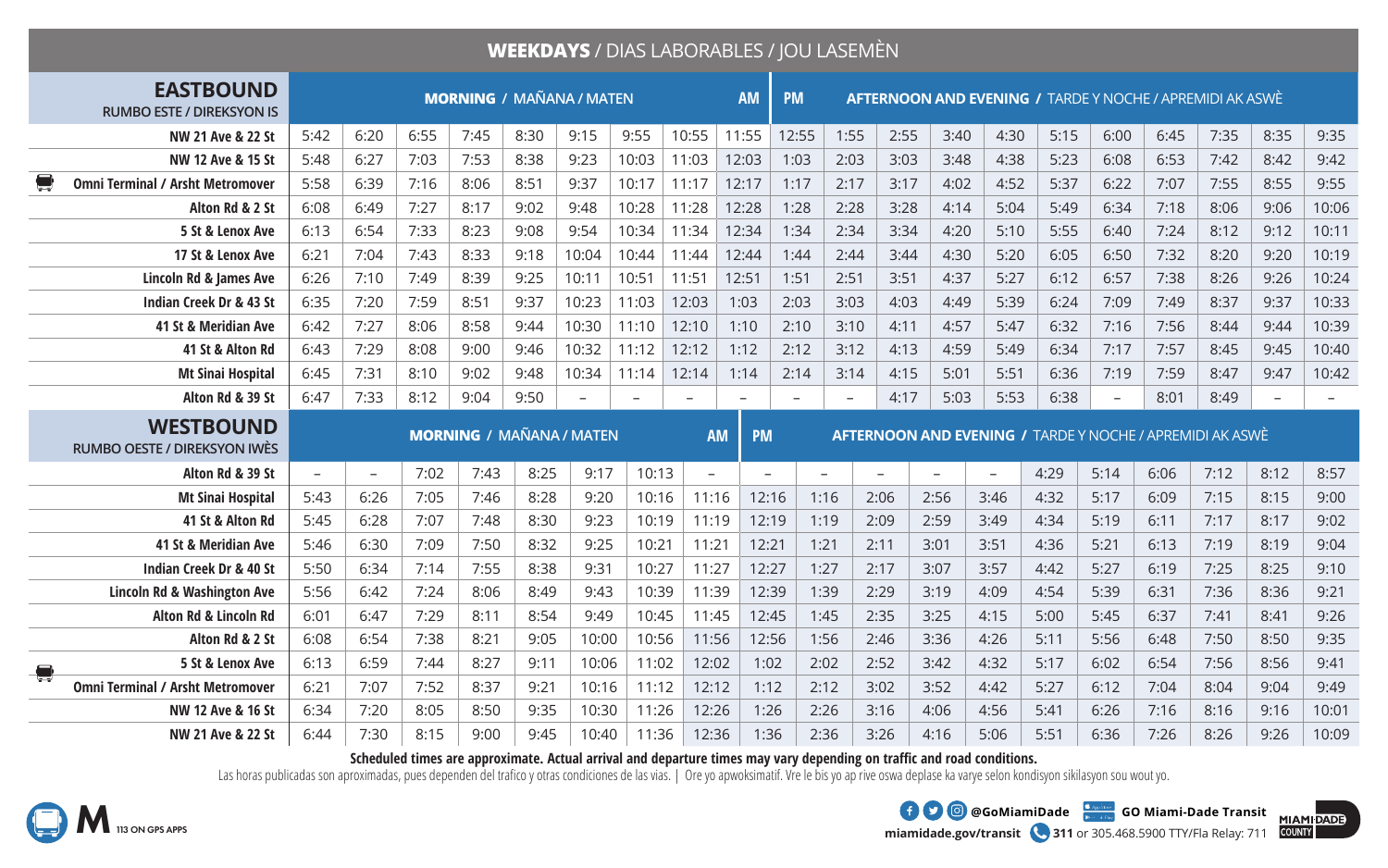## **SATURDAY** / SÁBADO / SAMDI

| <b>EASTBOUND</b><br><b>RUMBO ESTE / DIREKSYON IS</b>      | <b>MORNING / MAÑANA / MATEN</b> |      |                          |       |                                 |       | <b>PM</b> | <b>AFTERNOON AND EVENING / TARDE Y NOCHE / APREMIDI AK ASWÈ</b> |           |      |          |                                                                 |      |      |                          |                          |                          |
|-----------------------------------------------------------|---------------------------------|------|--------------------------|-------|---------------------------------|-------|-----------|-----------------------------------------------------------------|-----------|------|----------|-----------------------------------------------------------------|------|------|--------------------------|--------------------------|--------------------------|
| NW 21 Ave & 22 St                                         | 5:53                            | 7:25 | 8:25                     | 9:25  | 10:25                           | 11:25 | 12:25     | 1:25                                                            | 2:25      | 3:25 | 4:25     | 5:25                                                            | 6:25 | 7:25 | 8:15                     | 9:15                     | 10:15                    |
| NW 12 Ave & 15 St                                         | 5:59                            | 7:32 | 8:32                     | 9:33  | 10:33                           | 11:33 | 12:33     | 1:33                                                            | 2:33      | 3:33 | 4:33     | 5:33                                                            | 6:33 | 7:32 | 8:22                     | 9:22                     | 10:21                    |
| ş<br><b>Omni Terminal / Arsht Metromover</b>              | 6:09                            | 7:43 | 8:43                     | 9:45  | 10:45                           | 11:45 | 12:45     | 1:45                                                            | 2:45      | 3:45 | 4:45     | 5:45                                                            | 6:45 | 7:43 | 8:33                     | 9:33                     | 10:31                    |
| Alton Rd & 2 St                                           | 6:19                            | 7:53 | 8:53                     | 9:57  | 10:57                           | 11:57 | 12:57     | 1:57                                                            | 2:57      | 3:57 | 4:57     | 5:57                                                            | 6:57 | 7:53 | 8:43                     | 9:43                     | 10:41                    |
| 5 St & Lenox Ave                                          | 6:24                            | 7:59 | 8:59                     | 10:03 | 11:03                           | 12:03 | 1:03      | 2:03                                                            | 3:03      | 4:03 | 5:03     | 6:03                                                            | 7:03 | 7:59 | 8:49                     | 9:49                     | 10:46                    |
| 17 St & Lenox Ave                                         | 6:32                            | 8:08 | 9:08                     | 10:12 | 11:12                           | 12:12 | 1:12      | 2:12                                                            | 3:12      | 4:12 | 5:12     | 6:12                                                            | 7:11 | 8:07 | 8:57                     | 9:57                     | 10:53                    |
| Lincoln Rd & James Ave                                    | 6:37                            | 8:14 | 9:15                     | 10:19 | 11:19                           | 12:19 | 1:19      | 2:19                                                            | 3:19      | 4:19 | 5:19     | 6:19                                                            | 7:17 | 8:13 | 9:03                     | 10:03                    | 10:58                    |
| Indian Creek Dr & 43 St                                   | 6:45                            | 8:24 | 9:27                     | 10:31 | 11:31                           | 12:31 | 1:31      | 2:31                                                            | 3:31      | 4:30 | 5:30     | 6:30                                                            | 7:27 | 8:23 | 9:13                     | 10:11                    | 11:06                    |
| 41 St & Meridian Ave                                      | 6:51                            | 8:31 | 9:35                     | 10:39 | 11:39                           | 12:39 | 1:39      | 2:39                                                            | 3:39      | 4:37 | 5:37     | 6:37                                                            | 7:34 | 8:30 | 9:20                     | 10:17                    | 11:12                    |
| 41 St & Alton Rd                                          | 6:52                            | 8:33 | 9:37                     | 10:41 | 11:41                           | 12:41 | 1:41      | 2:41                                                            | 3:41      | 4:39 | 5:39     | 6:39                                                            | 7:35 | 8:31 | 9:21                     | 10:18                    | 11:13                    |
| <b>Mt Sinai Hospital</b>                                  | 6:54                            | 8:35 | 9:39                     | 10:43 | 11:43                           | 12:43 | 1:43      | 2:43                                                            | 3:43      | 4:41 | 5:41     | 6:41                                                            | 7:37 | 8:33 | 9:23                     | 10:20                    | 11:15                    |
| Alton Rd & 39 St                                          | 6:56                            | 8:37 | 9:41                     | 10:45 | 11:45                           | 12:45 | 1:45      | $\overline{\phantom{a}}$                                        | 3:45      | 4:43 | 5:43     | 6:43                                                            | 7:39 | 8:35 | $\overline{\phantom{a}}$ | $\overline{\phantom{a}}$ | $\overline{\phantom{a}}$ |
|                                                           |                                 |      |                          |       |                                 |       |           |                                                                 |           |      |          |                                                                 |      |      |                          |                          |                          |
| <b>WESTBOUND</b><br><b>RUMBO OESTE / DIREKSYON IWÈS</b>   |                                 |      |                          |       | <b>MORNING / MAÑANA / MATEN</b> |       |           | <b>AM</b>                                                       | <b>PM</b> |      |          | <b>AFTERNOON AND EVENING / TARDE Y NOCHE / APREMIDI AK ASWÈ</b> |      |      |                          |                          |                          |
| Alton Rd & 39 St                                          | $\equiv$                        | 7:07 | $\overline{\phantom{a}}$ | 8:57  | 9:57                            | 10:57 | 11:57     |                                                                 | 12:57     | 1:57 | $\equiv$ | 3:57                                                            | 4:57 | 5:57 | 6:57                     | 7:57                     | 8:57                     |
| <b>Mt Sinai Hospital</b>                                  | 6:10                            | 7:10 | 8:00                     | 9:00  | 10:00                           | 11:00 | 12:00     |                                                                 | 1:00      | 2:00 | 3:00     | 4:00                                                            | 5:00 | 6:00 | 7:00                     | 8:00                     | 9:00                     |
| 41 St & Alton Rd                                          | 6:12                            | 7:12 | 8:02                     | 9:03  | 10:03                           | 11:03 | 12:03     |                                                                 | 1:03      | 2:03 | 3:03     | 4:02                                                            | 5:02 | 6:02 | 7:02                     | 8:02                     | 9:02                     |
| 41 St & Meridian Ave                                      | 6:13                            | 7:14 | 8:04                     | 9:05  | 10:05                           | 11:05 | 12:05     |                                                                 | 1:05      | 2:05 | 3:05     | 4:04                                                            | 5:04 | 6:04 | 7:04                     | 8:04                     | 9:04                     |
| Indian Creek Dr & 40 St                                   | 6:17                            | 7:19 | 8:09                     | 9:11  | 10:11                           | 11:11 | 12:11     |                                                                 | 1:11      | 2:11 | 3:11     | 4:10                                                            | 5:10 | 6:10 | 7:10                     | 8:10                     | 9:10                     |
| <b>Lincoln Rd &amp; Washington Ave</b>                    | 6:24                            | 7:28 | 8:19                     | 9:22  | 10:22                           | 11:22 | 12:22     |                                                                 | 1:22      | 2:22 | 3:22     | 4:21                                                            | 5:21 | 6:21 | 7:20                     | 8:20                     | 9:20                     |
| Alton Rd & Lincoln Rd                                     | 6:29                            | 7:33 | 8:24                     | 9:28  | 10:28                           | 11:28 | 12:28     |                                                                 | 1:28      | 2:28 | 3:28     | 4:27                                                            | 5:27 | 6:27 | 7:25                     | 8:25                     | 9:25                     |
| Alton Rd & 2 St                                           | 6:36                            | 7:41 | 8:33                     | 9:38  | 10:38                           | 11:38 | 12:38     |                                                                 | 1:38      | 2:38 | 3:38     | 4:37                                                            | 5:37 | 6:37 | 7:34                     | 8:34                     | 9:34                     |
| 5 St & Lenox Ave                                          | 6:41                            | 7:47 | 8:39                     | 9:44  | 10:44                           | 11:44 | 12:44     |                                                                 | 1:44      | 2:44 | 3:44     | 4:43                                                            | 5:43 | 6:43 | 7:40                     | 8:40                     | 9:40                     |
| $\blacksquare$<br><b>Omni Terminal / Arsht Metromover</b> | 6:48                            | 7:55 | 8:47                     | 9:54  | 10:54                           | 11:54 | 12:54     |                                                                 | 1:54      | 2:54 | 3:54     | 4:53                                                            | 5:53 | 6:53 | 7:48                     | 8:48                     | 9:48                     |
| NW 12 Ave & 16 St                                         | 6:59                            | 8:07 | 8:59                     | 10:06 | 11:06                           | 12:06 | 1:06      |                                                                 | 2:06      | 3:06 | 4:06     | 5:05                                                            | 6:05 | 7:05 | 7:59                     | 8:59                     | 9:59                     |

**Scheduled times are approximate. Actual arrival and departure times may vary depending on traffic and road conditions.**

Las horas publicadas son aproximadas, pues dependen del trafico y otras condiciones de las vias. | Ore yo apwoksimatif. Vre le bis yo ap rive oswa deplase ka varye selon kondisyon sikilasyon sou wout yo.



**miamidade.gov/transit 311** or 305.468.5900 TTY/Fla Relay: 711 **1 @** @GoMiamiDade **GADISCE GO Miami-Dade Transit**